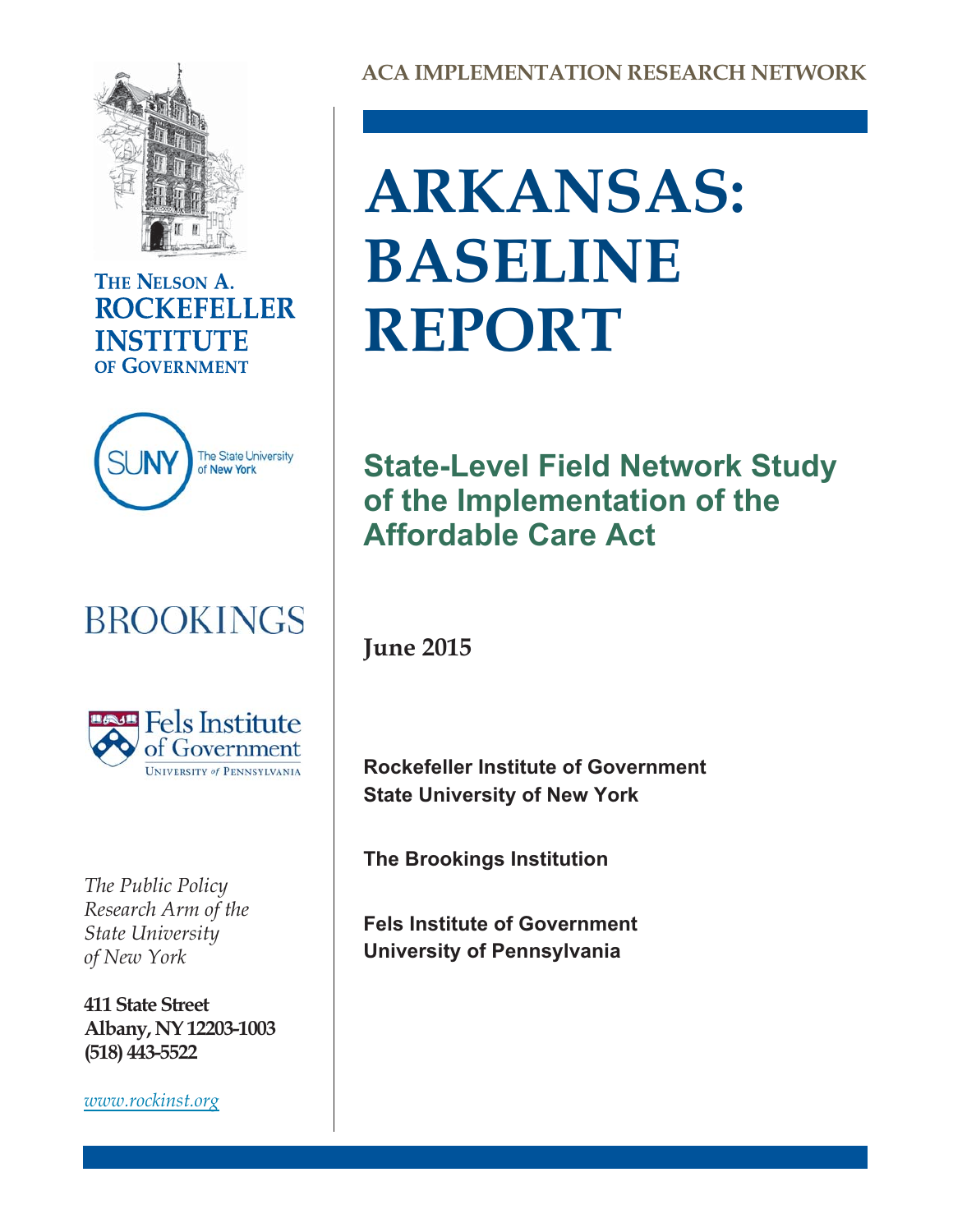#### **Field Research Associates**

**Joseph W. Thompson, MD, MPH, Director, Arkansas Center for Health Improvement (ACHI); Professor, University of Arkansas for Medical Sciences; and General Pediatrician**

[ThompsonJosephW@uams.edu](mailto:ThompsonJosephW@uams.edu), (501) 526-2244



Dr. Joe Thompson is director of the Arkansas Center for Health Improvement (ACHI), a professor at the University of Arkansas for Medical Sciences, and a general pediatrician. Through ACHI, he has led state efforts in planning and implementing health care finance reform, insurance expansion, and disease prevention programs. From 2005–15, he served as surgeon general for Arkansas and has been at the forefront of both Arkansas's efforts against childhood obesity and in national efforts to reverse childhood obesity as the former director of the Robert Wood Johnson Foundation Center to Prevent Childhood Obesity. Thompson serves on the board of the Campaign to End Obesity and of AcademyHealth. Previously, he served as the Luther Terry Fellow in the U.S. Department of Health and Human Services, the First Child Health Scholar at the Agency for Healthcare Research and Quality, and was assistant vice president and director of research at the National Committee for Quality Assurance. In Arkansas, he has ten years of service on the Arkansas Board of Health and is past president of the Arkansas Chapter of the American Academy of Pediatrics. Thompson earned his medical degree from the University of Arkansas for Medical Sciences and his master of public health from the University of North Carolina at Chapel Hill.

#### **Craig Wilson, Director, Access to Quality Care, Arkansas Center for Health Improvement**

[jcwilson@uams.edu,](mailto:jcwilson@uams.edu) (501) 526-2244



Craig Wilson is the director of Access to Quality Care at the Arkansas Center for Health Improvement (ACHI), a nonpartisan health policy organization. He leads efforts to achieve ACHI's access and quality goals and provides analysis of laws and policies that impact health and health care in Arkansas. In addition to his Medicaid work at ACHI, he has worked with the Arkansas Insurance Department to develop policies for the Health Insurance Marketplace and has been the ACHI lead on Arkansas health care workforce strategies. Most recently, he has focused on the development of legislation for an infrastructure and process for collection of data for health care quality and price reporting, the Arkansas Health Care Transparency Initiative. Wilson is a graduate of Lyon College in Batesville, Arkansas. He is an attorney licensed to practice in Arkansas, having earned his juris doctorate from Georgia State University College of Law and a master of public administration degree from Georgia State University Andrew Young School of Policy Studies in Atlanta.



**Leah Ramirez, M.S., Research Assistant, Access to Quality to Care, Arkansas Center for Health Improvement**

[lramirez2@uams.edu,](mailto:lramirez2@uams.edu) (501) 526-2244

Leah Ramirez is a research assistant for the Access to Quality to Care team at the Arkansas Center for Health Improvement. She is responsible for interpreting and translating research findings to inform recommendations concerning public health policy and procedures to promote equitable access to affordable and quality health care for Arkansans. She holds a master's degree in health and exercise science from Wake Forest University and received her bachelor's degree from the University of Wisconsin at Milwaukee.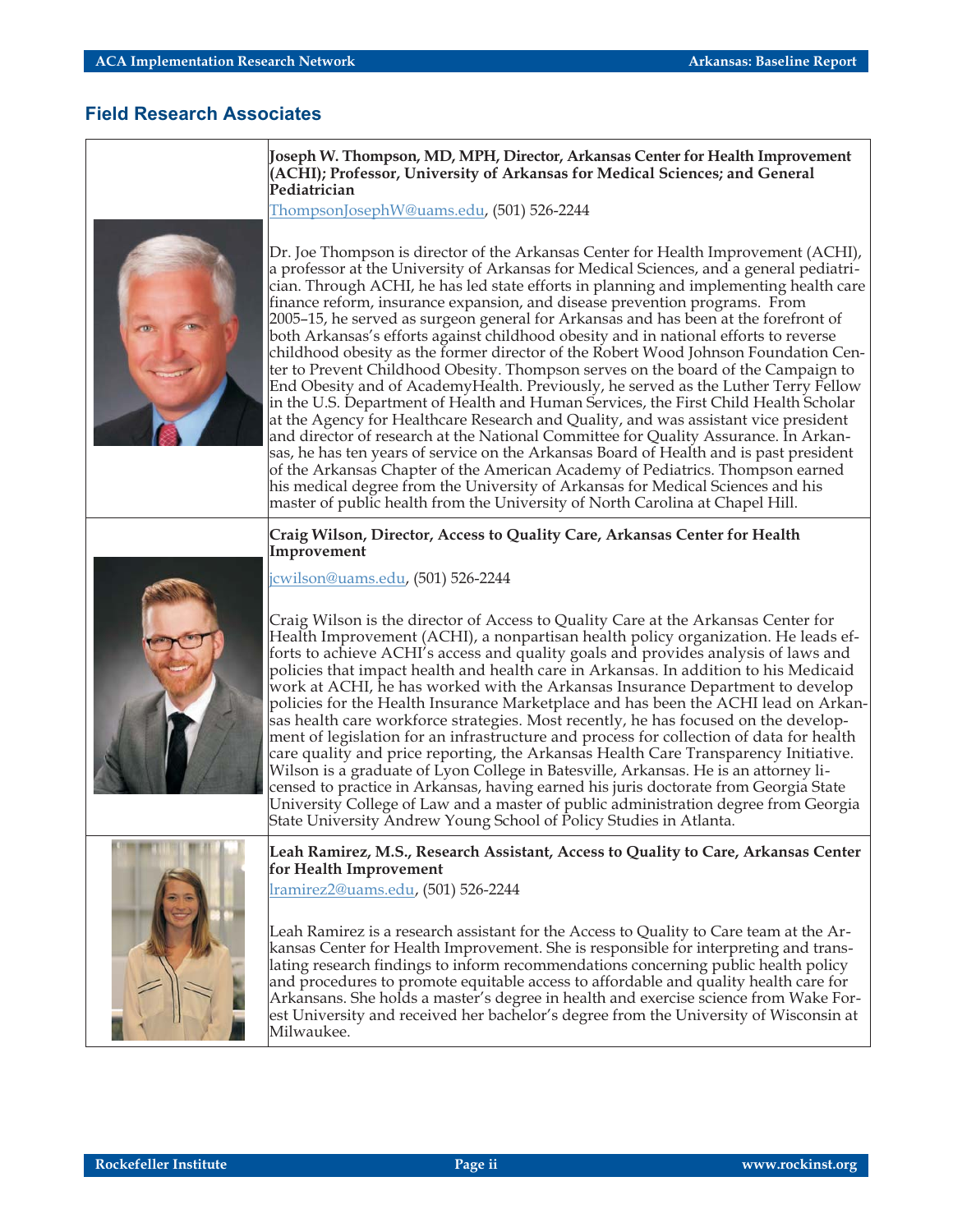## **Contents**

| 1.1 Decisions to Date $\dots \dots \dots \dots \dots \dots \dots \dots \dots \dots \dots$ |
|-------------------------------------------------------------------------------------------|
|                                                                                           |
| Health Care Environment 1                                                                 |
| Political Environment 2                                                                   |
|                                                                                           |
| Health Insurance Marketplace Decision Process 3                                           |
|                                                                                           |
|                                                                                           |
|                                                                                           |
| 2.2. Leadership – Who Governs? 8                                                          |
|                                                                                           |
| 2.4. Outreach and Education; 2.5. Navigational Assistance . 10                            |
| 2.6. Interagency and Intergovernmental Relations 11                                       |
| 2.7. QHP Availability and Program Articulation 12                                         |
| Part 3 - Supplement on Small Business Exchanges 14                                        |
| 3.1. Organization of Small Business Exchanges 14                                          |
|                                                                                           |
|                                                                                           |
|                                                                                           |

## **ARKANSAS**

**BASELINE REPORT**

**State-Level Field Network Study of the Implementation of the Affordable Care Act**

June 2015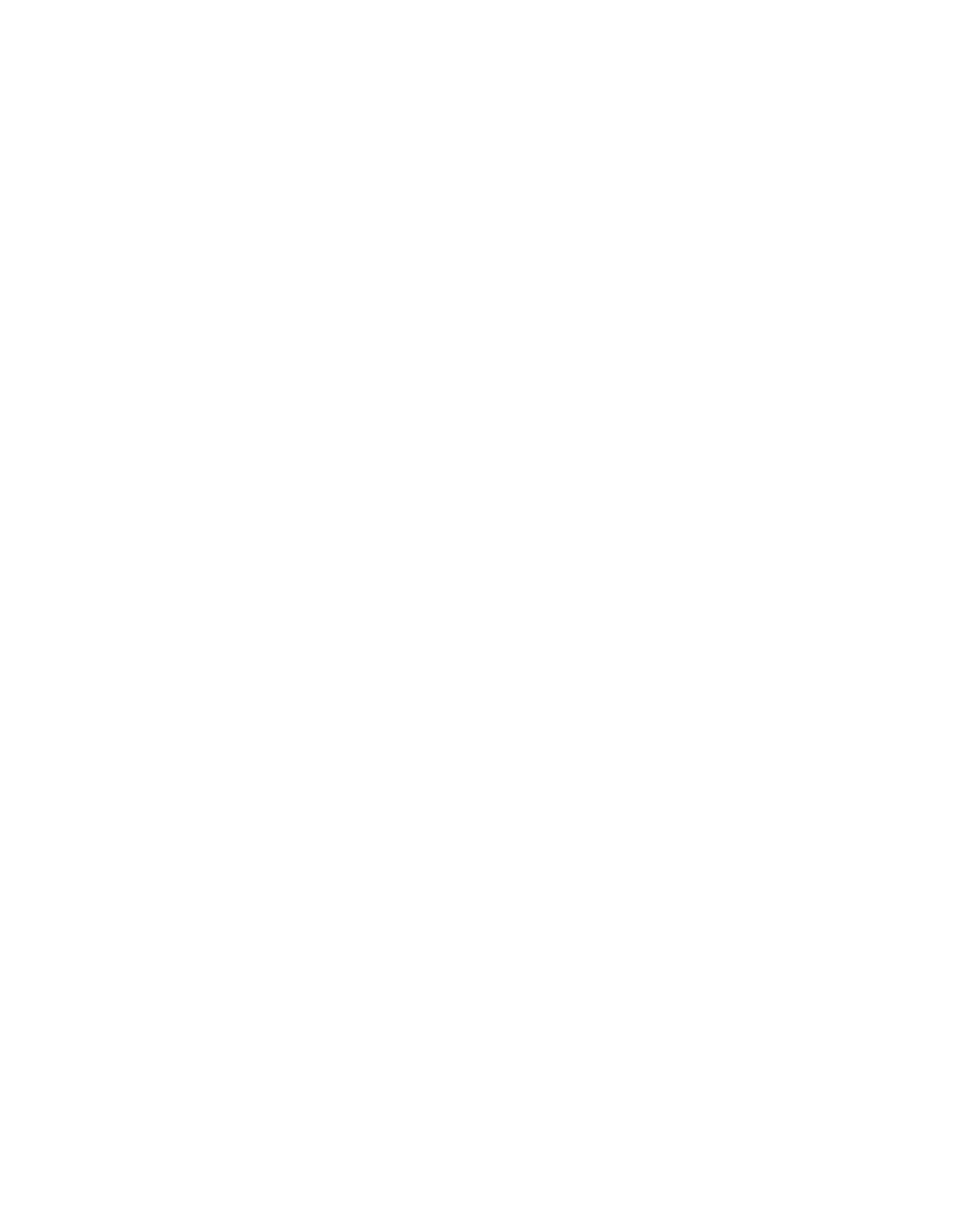

## THE NELSON A. **ROCKEFELLER INSTITUTE** OF GOVERNMENT

**State University of New York** 411 State Street Albany, New York 12203 (518) 443-5522 [www.rockinst.org](http://www.rockinst.org)

**Carl Hayden** Chair, Board of Overseers

**Thomas Gais** Director

**Robert Bullock** Deputy Director for **Operations** 

**Patricia Strach** Deputy Director for Research

**Michael Cooper** Director of Publications

**Michele Charbonneau** Staff Assistant for Publications



**Nancy L. Zimpher** Chancellor

# **ARKANSAS: BASELINE REPORT**

**State-Level Field Network Study of the Implementation of the Affordable Care Act**

*E*<br>*E* ditor's note: The Arkansas report has a special place among the<br>fordable Care Act. The lead author. Dr. Joe Thompson. was ac*state-level field network studies examining the rollout of the Affordable Care Act. The lead author, Dr. Joe Thompson, was actively involved in decisions that influenced the state's response to the Affordable Care Act, serving as Arkansas's surgeon general from 2005 to 2015 in the administrations of Republican Governor Mike Huckabee and Governor Mike Beebe, a Democrat.*

### **Part 1 – Setting the State Context**

**1.1 Decisions to Date**

#### **Overview**

#### *Health Care Environment*

Arkansas's approach to the implementation of the Patient Protection and Affordable Care Act (ACA) through early 2015 has been marked by political volatility and, in the midst of this volatility, both innovation and flexibility. To a large degree, Arkansas has used the ACA as a tool to achieve comprehensive health care system transformation in a state with nearly three million citizens and one of the lowest median household incomes in the nation.

During the ten years prior to passage of the ACA, average annual health insurance premiums nearly doubled for Arkansas families, pushing the statewide rate of uninsured working-age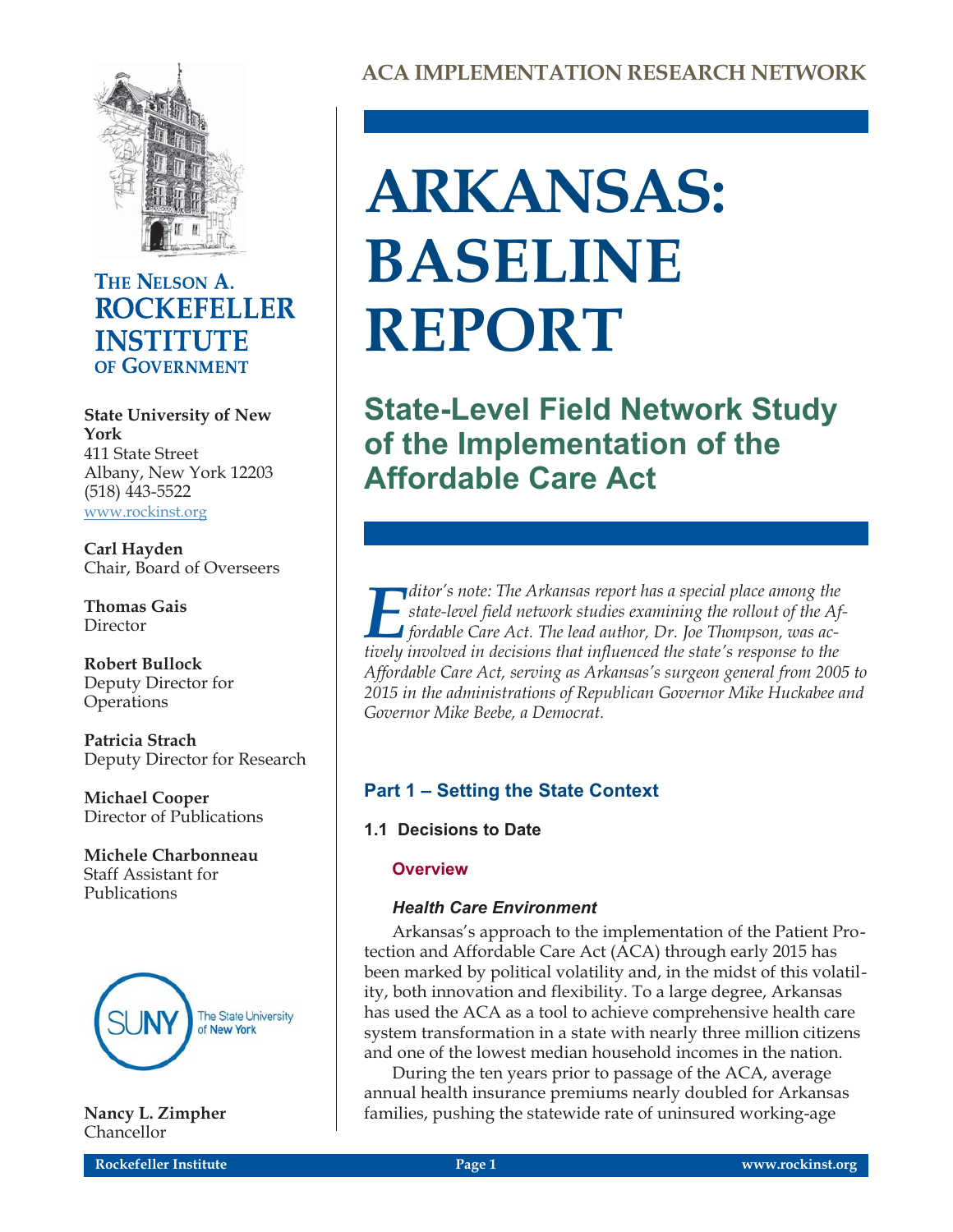adults to 26 percent, with some counties approaching 40 percent.<sup>1</sup> Prior to 2014, an estimated 550,000 Arkansans lacked health care coverage.2 A generally unhealthy population with health risks and a disease burden near the top of most national indicators had strained Arkansas's delivery system to a tipping point.

For some populations, Arkansas Medicaid has been a lifeline, offering coverage for children in families earning up to 200 percent of the federal poverty level (FPL) through both traditional Medicaid (ARKids A) and the State Children's Health Insurance Program (ARKids B). Medicaid eligibility for low-income adults, however, has been among the most restrictive in the nation. Eligibility was primarily limited to the aged, disabled, and parents earning less than 17 percent of the FPL, offering no Medicaid coverage for nondisabled adults without children.

#### *Political Environment*

Arkansas's legislature is comprised of a 100-member House of Representatives and a 35-member Senate. Legislators meet biennially in odd years to consider substantive legislation and in even years for a fiscal session in which they consider only appropriation bills. In recent years, voter-initiated term limits have taken a toll on more tenured legislators, resulting in great turnover among legislative leadership at the capitol in Little Rock.

A longtime Democratic legislator and state attorney general, Mike Beebe, succeeded Republican Governor Mike Huckabee in 2007. By 2011, Beebe and fellow Democrats enjoyed small majority margins in both chambers.

For the first time since Reconstruction, Republicans gained a majority in both chambers in the 2012 elections, with messaging focused largely on opposition to the ACA and its implementation in Arkansas. When the United States Supreme Court struck down the Medicaid expansion mandate in June 2012, it became unlikely that expansion would be approved by the 89th Arkansas General Assembly during the 2013 legislative session.

Two features of Arkansas law are particularly noteworthy here, given the party change in legislative control and an impending Medicaid budget deficit. First, state law requires a balanced budget, prohibiting the state from deficit spending. Second, Arkansas's constitution requires a supermajority vote, i.e., three-quarters in both chambers, to pass appropriations. Consequently, a small minority can block any appropriation.

Despite enjoying wide popularity across the state, Beebe faced a difficult battle in 2013 to advance his agenda, which included health care coverage expansion. His administration needed a bipartisan policy solution and effective conservative messaging. In this effort, he was aided by the ascension of two more moderate Republican members to leadership roles — Senate President Pro Tempore Michael Lamoreux and House Speaker Davy Carter. With millions of federal dollars available to help 250,000 lowincome Arkansans achieve health care coverage and, on the other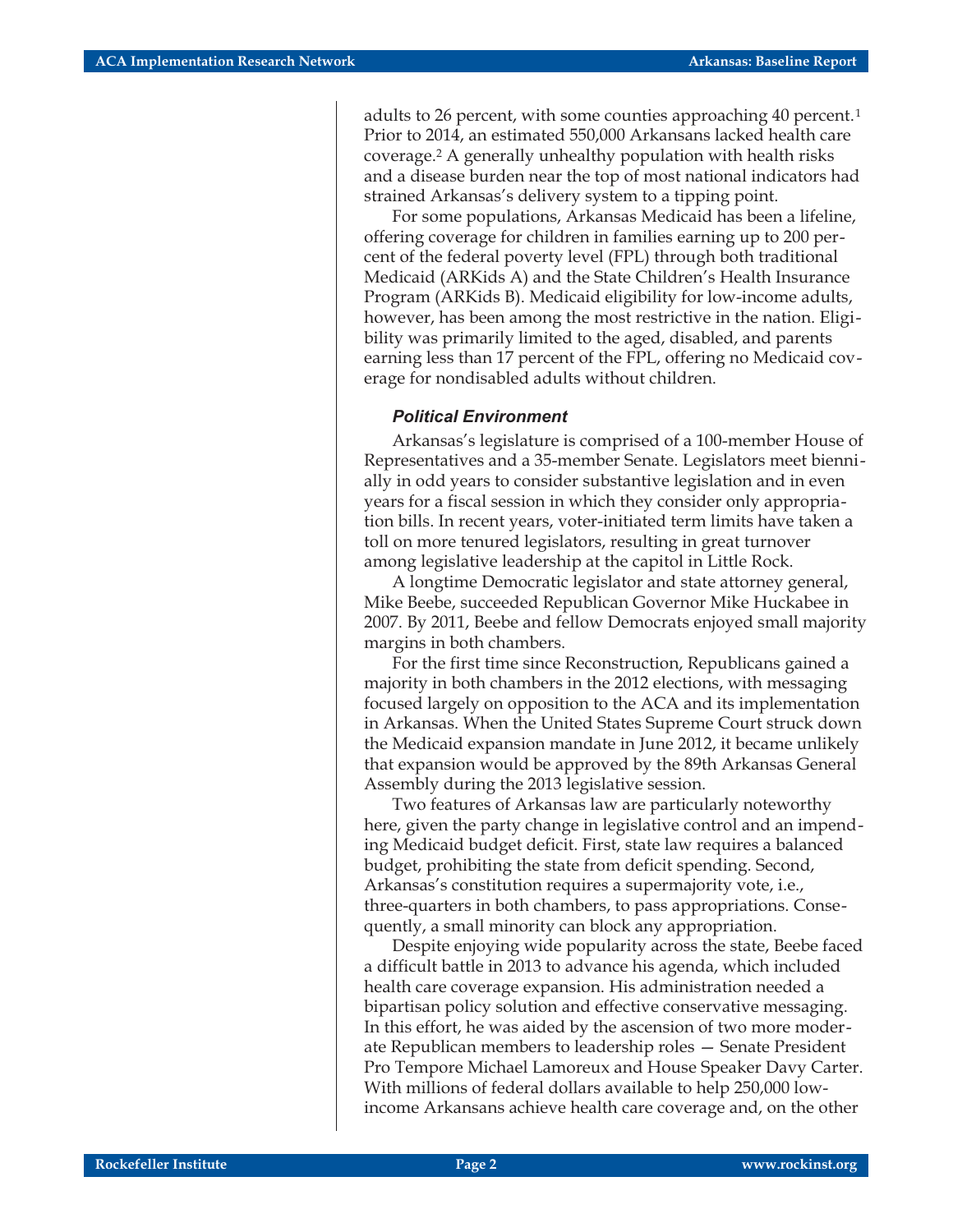hand, the possibility of draconian cuts to the existing cash-strapped state Medicaid program, the political stage was set.

#### **1.2 Goal Alignment**

Prior to and during the federal crafting of the ACA and coverage expansion, there were discussions within public and private sectors in Arkansas about how to address what many viewed to be a broken health care system. Against this backdrop — and with looming congressional intervention that many states, including Arkansas, anticipated would be ill-fitting to address state-specific issues — the state launched the Arkansas Health System Improvement Initiative (AHSII) in 2010. Directed by Beebe's executive branch and Arkansas Surgeon General Dr. Joe Thompson, the AHSII focused on five areas:

- - Payment innovation: What began as a means of bending the rising cost curve in the Medicaid program became a multipayer restructuring of the health payment system to incentivize quality outcomes through greater patient support and coordination of care across the system (the Arkansas Health Care Payment Improvement Initiative, or AHCPII).
- - Health care workforce strategic planning: To ensure that our health workforce is trained to efficiently use health technology and that patient-centered medical care is available when and where it is needed.
- Expanded health care coverage options: To reduce the number of Arkansans without health insurance through development of a health insurance exchange to assist Arkansans in securing suitable coverage and expansion of other insurance programs.
- - Acceleration of health information technology: To support coordinated, patient-centered care; improve the accuracy of medical records; and avoid expensive and unnecessary duplication of services.
- **Population health improvement strategies: To build on ex**isting efforts to improve the health and productivity of Arkansans through risk mitigation, including tobacco cessation and prevention, obesity reduction, and avoiding morbidity and mortality associated with trauma.

The AHCPII, which commenced a public and private sector transition from fee-for-service reimbursement to new value-based payment strategies, colored later decisions about coverage expansion in Arkansas and the extent to which the state desired to retain greater control of its health insurance marketplace.

#### **Health Insurance Marketplace Decision Process**

Armed with a message of not ceding control of the state's insurance market to the federal government, Beebe and Arkansas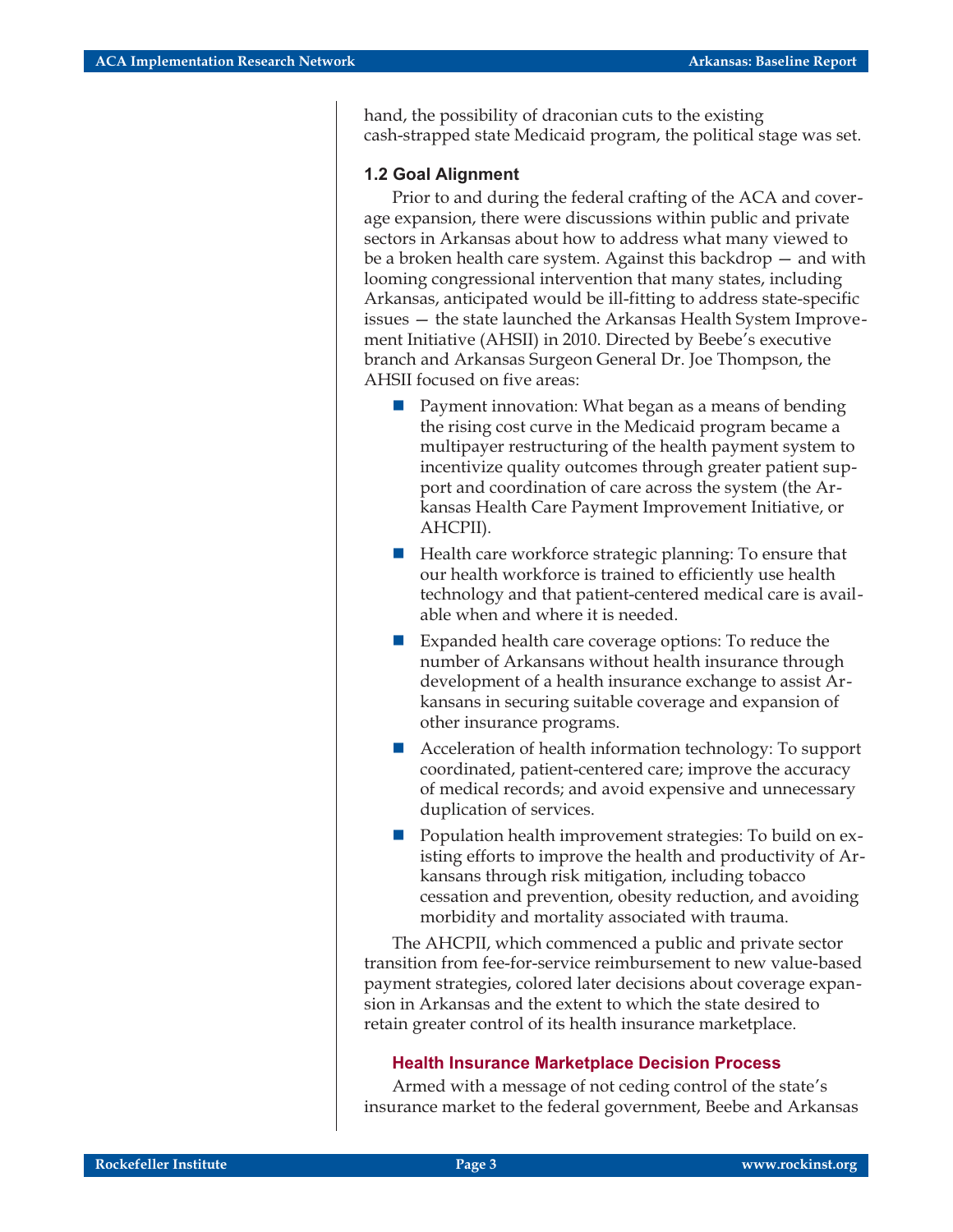Insurance Department (AID) Commissioner Jay Bradford initially endeavored to create a state-based marketplace via legislation in 2011. The 88th Arkansas General Assembly rejected the idea, with many on both sides of the aisle — particularly those who were facing opponents in upcoming primaries — favoring a "wait and see" approach in light of moving federal decision deadlines and pending ACA court cases.

In late 2011, when the U.S. Department of Health and Human Services (HHS) signaled more flexibility for marketplace implementation, Bradford announced that Arkansas was discontinuing planning efforts for a state-based marketplace. Instead, Beebe formally petitioned HHS in December 2011 to implement a federally facilitated marketplace (FFM) partnership model.

Through early 2014, Arkansas's FFM partnership received approximately \$1.2 million in state planning funds and \$57 million in Level One grants for research, information technology development, and implementation of the FFM partnership. More specifically, the grant funding was used to:

- **Design and implement automation functions to connect** Arkansas Medicaid and appropriate state-run marketplace functions with the FFM partnership eligibility and enrollment portal;
- **Design, develop, and implement operations and informa**tion systems to support state-operated FFM consumer assistance functions; and
- Design, develop, and automate state-operated plan management functions of the FFM, including qualified health plan (QHP) certification, rating, monitoring, and evaluation, to effect continuous quality improvement.

The AID Health Connector Division, led by Cynthia Crone, set up an advisory structure to make recommendations to Bradford for marketplace operations. The advisory committees consisted of:

- A plan management committee, which offered policy recommendations regarding plan benefits, plan choice, and certification standards.
- A consumer assistance committee, which guided the policy and planning for consumer outreach and education.

The plan management and consumer assistance committees sent recommendations to a steering committee to affirm or modify, which then offered proposals to Bradford for a decision.

During the 89th Arkansas General Assembly, as part of the Medicaid expansion negotiations, legislators passed a law that would potentially transition the FFM partnership to a state-based marketplace called the Arkansas Health Insurance Marketplace (AHIM). The law established a private, nonprofit board to administer the marketplace and signaled transition of the authority for the marketplace from the federal-state partnership model at AID to the AHIM board no earlier than July 1, 2015.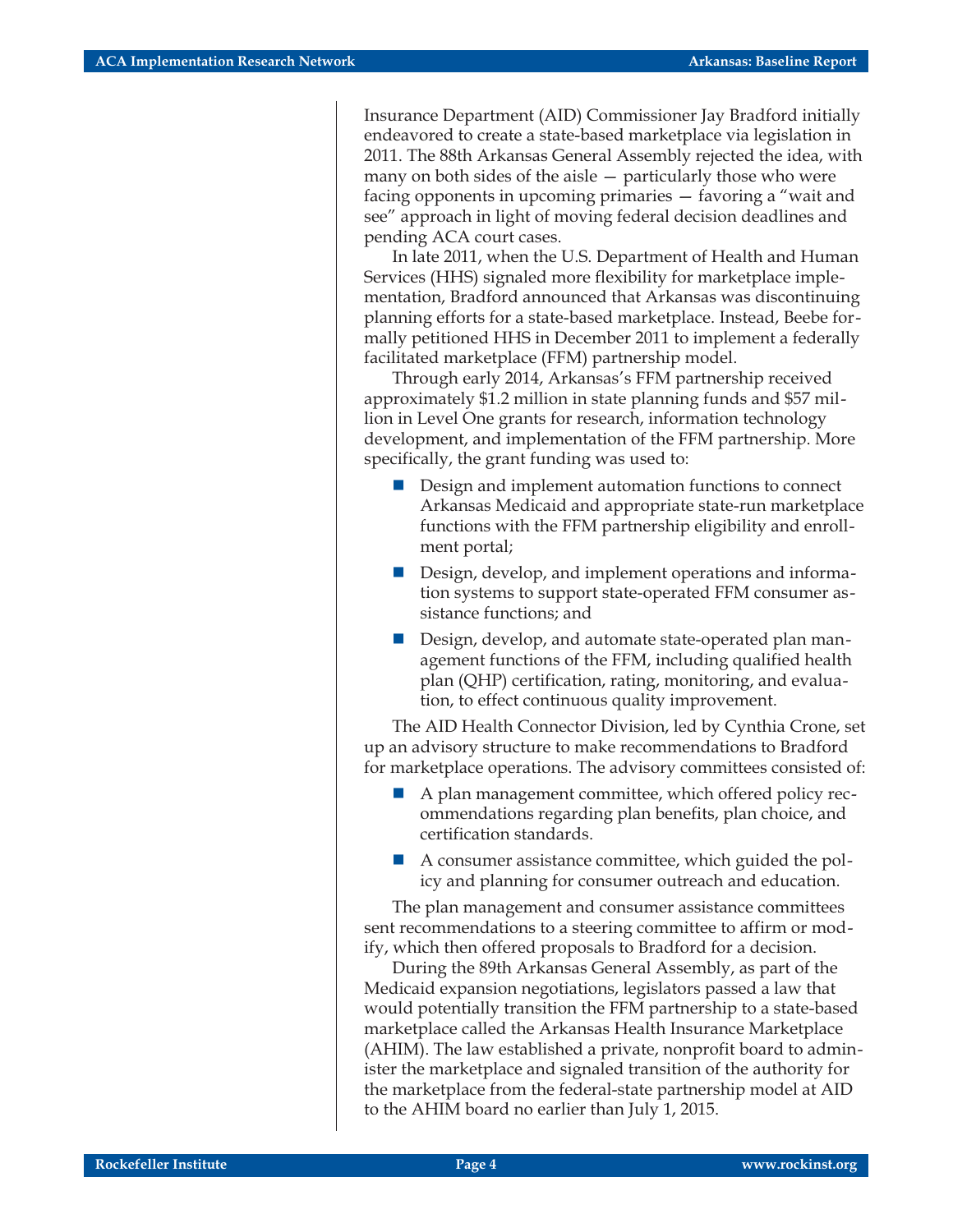The AHIM board has eleven members representing insurance brokers or agents, consumer advocates, health insurers, small business employers, and health professionals appointed by the governor, the Senate president pro tempore, and the House speaker. Joining appointed members are ex-officio members, the AID commissioner and the Arkansas Department of Human Services (DHS) director.

With legislative committee oversight, the AHIM board has begun its work toward establishing a state-based marketplace, including applying for federal grants in cooperation with AID and identifying staffing needs. The board will be in charge of the Small Business Health Options Program (SHOP) for the 2016 plan year and anticipates taking over operations of the individual marketplace in 2017.

As of March 15, 2015, nearly 66,000 individuals with incomes above 138 percent of FPL had enrolled in the Arkansas marketplace.3 While this reflects roughly a 50 percent increase in total enrollment versus the previous year, it is well below projected potential enrollment of 150,000 to 200,000. Likely contributors to lower-than-expected enrollment are legislative restrictions placed on outreach and education activities, not only on AID but also on all other state agencies with limited use of funding for this purpose. This included halting an expansive advertising campaign just prior to open enrollment for the 2014 plan year that has never been reinstituted.

#### **Medicaid Expansion**

In January 2013, the 89th Arkansas General Assembly convened with coverage expansion and a projected \$250 million Medicaid budget deficit as the principal issues. Advocates for expansion, including providers, consumer advocates, faith-based leaders, and business leaders, were met with tea party grassroots opposition reinforced by national objections to the ACA. External independent assessments of expanding coverage projecting improved health for Arkansans and a positive economic impact could not override opposition.

A key debate within the state's Senate Public Health Committee focused on what appeared to be an idiosyncrasy in the law. Without expansion, individuals with income from 100 to 400 percent of the FPL would be eligible to receive tax credits toward the purchase of private insurance, but no financial assistance would be available to those earning below 100 percent of the FPL. With expansion, individuals earning up to 138 percent of the FPL would be eligible for Medicaid and individuals earning between 100 and 138 percent of the FPL would be denied tax credits and thus the ability to buy private health insurance.

Out of that debate and discussions between Beebe and executive and legislative leadership surfaced Arkansas's premium assistance model utilizing federal funding to purchase private insurance coverage for individuals eligible for the ACA's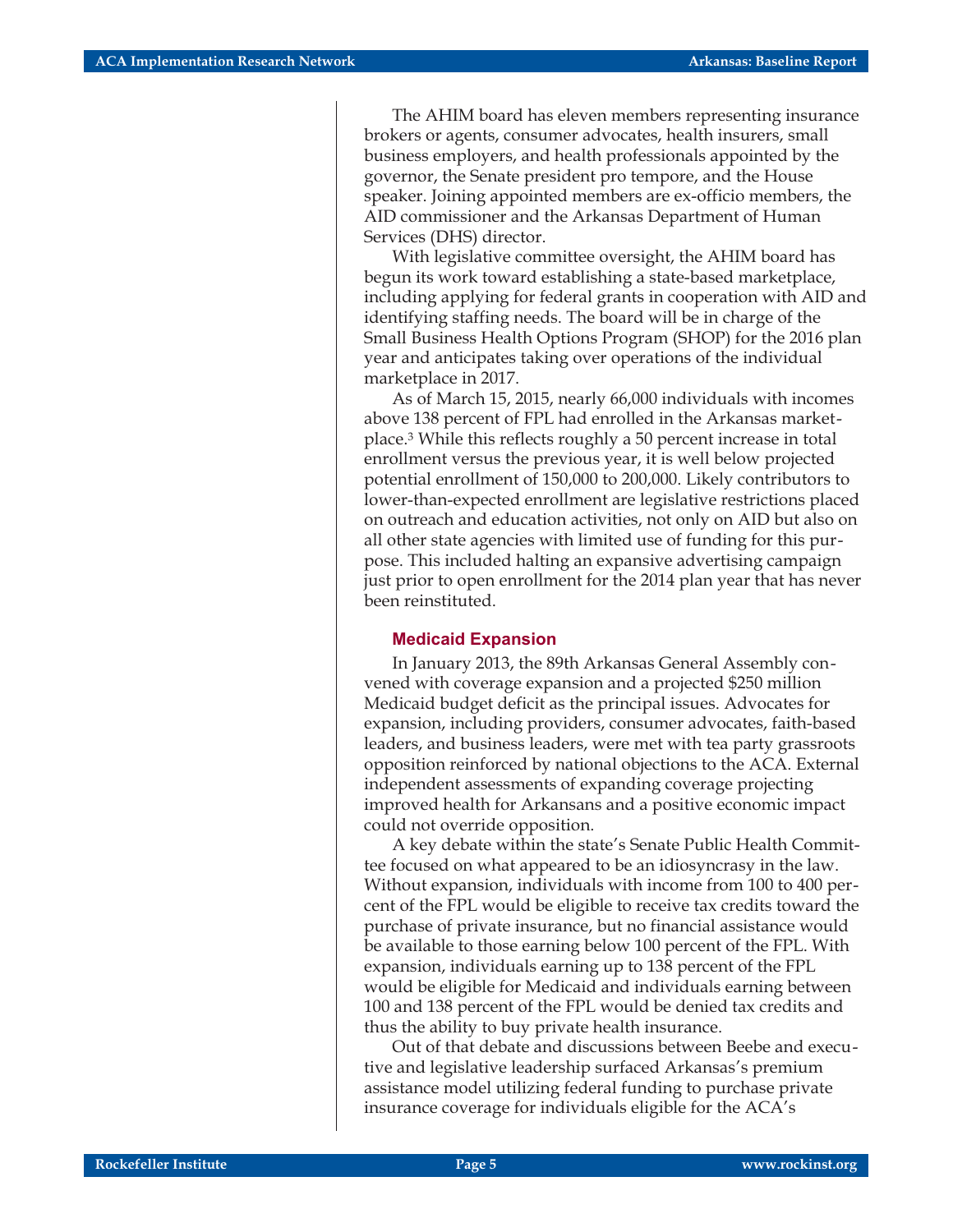Medicaid expansion. The goal was not just to provide coverage in a politically palatable way, but also to reform Arkansas's Medicaid program and strengthen competition in the health insurance marketplace. A meeting with then-HHS Secretary Kathleen Sebelius in February 2013 determined that her agency was open to exploring Arkansas's premium assistance option as a new avenue for expansion coverage.

To achieve the necessary supermajority support for the "private option" — more formally known as the Health Care Independence Program (HCIP) — additional Medicaid and market changes were incorporated into enabling legislation. Provisions were added to the bill that would transition current Medicaid beneficiaries into the HCIP, e.g., children covered through the State Children's Health Insurance Program. A separate bill established the Office of the Medicaid Inspector General, while another bill established the AHIM board to take over marketplace functions. Special language in agency appropriations resulted in restrictions on outreach and enrollment for several state agencies, and those involved in enrollment were required to obtain licensure through AID to do so. There were also accompanying reductions in uncompensated care payments to community health centers and the state's academic medical center. Sweetening the pot were tax cuts in anticipation of the influx of federal funding from expanded coverage.

The Health Care Independence Act of 20134 materialized late in the legislative session and passed with slim margins in both chambers. Once the bill was signed into law by Beebe on April 23, 2013, work immediately turned to waiver development and program implementation. Following months of negotiations, federal waiver approval for the HCIP occurred just days before marketplace open enrollment began on October 1, 2013.

The HCIP faced another appropriation hurdle and supermajority vote for continuation during the 89th General Assembly's fiscal session in early 2014. By that time, Republicans had increased their majorities in both chambers of the legislature. The appropriation passed once again by slim margins after a fifth vote by the Arkansas House of Representatives and the addition of tight deadlines for implementation of cost-sharing for individuals below the poverty line to 50 percent of FPL and of a health savings program.

In late 2014, the Republican surge reached the governor's office, and a term-limited Beebe was succeeded by Asa Hutchinson. During his campaign and the early days of his tenure, Hutchinson had hedged his opinion regarding the HCIP. However, without federal funds from the HCIP, campaign-promised tax cuts were untenable. In a late January 2015 speech, Hutchinson requested that legislators allow continuation of the HCIP in its current form through 2016, the end date of the waiver under which it was implemented and the sunset provision date in the Health Care Independence Act. The governor further requested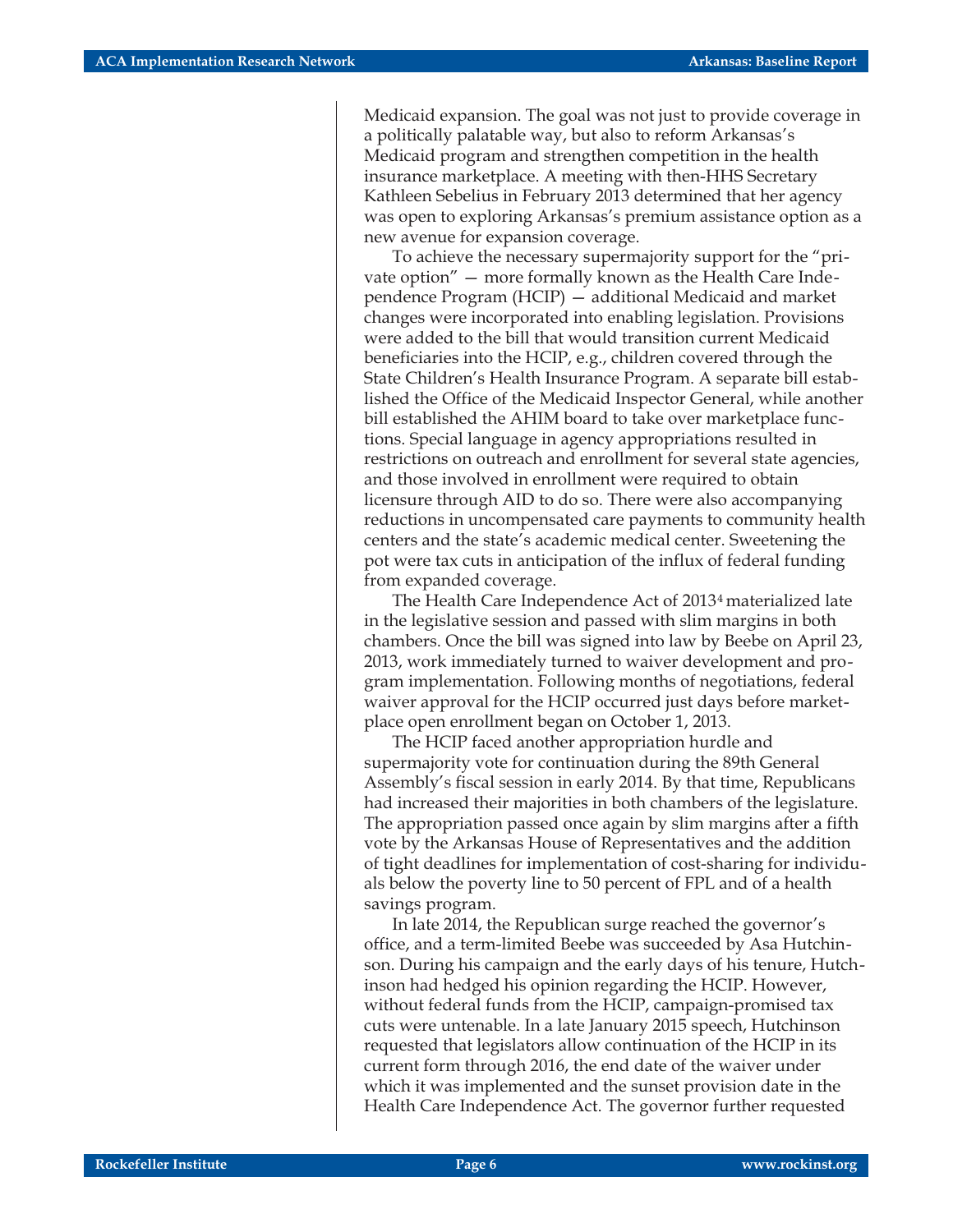formation of a legislative task force — later memorialized in the Health Care Reform Act of 2015 with broad bipartisan support to recommend a path for coverage of HCIP eligibles and more comprehensive reform for the Arkansas Medicaid program. Once the legislative task force was created, Hutchinson created an Advisory Council on Medicaid Reform to work with his office and the legislative task force to identify more efficient and effective reforms for the Medicaid program.

As of the end of March 2015, approximately 230,000 individuals with incomes at or below 138 percent of the FPL had gained coverage in Arkansas through the HCIP. Private plans covered roughly 90 percent of that population, while the remaining 10 percent were determined by an enrollment questionnaire to have exceptional health care needs that would be better met through coverage in the traditional Medicaid program. HCIP enrollment to date approaches the projected number of individuals eligible for the program despite legislative restrictions on outreach and education about HCIP.

As a result, the percentage of uninsured Arkansans declined from 22.5 percent to 11.4 percent, $5$  the highest percentage reduction in the number of uninsured relative to every other state.<sup>6</sup> This reduction stands in sharp contrast with Arkansas's neighboring states, none of which have decided to expand Medicaid in any form. As was suggested in many discussions leading up to passage of the HCIP's enabling legislation, the HCIP has provided some financial shoring for the state's hospital system. Preliminary numbers from the Arkansas Hospital Association show that the number of hospitalized patients lacking insurance fell by 46 percent.7

#### **Part 2 – Implementation Tasks**

#### **2.1 Marketplace Priorities**

With little competition in the marketplace and domination by one large carrier, one of the first and easiest decisions in the governance process was opting for a more passive approach to QHP purchasing rather than an active approach. Prior to the 2013 legislative session, AID Commissioner Bradford, on advice of the plan management and steering committees, made a number of decisions with a passive approach, such as not requiring statewide offerings, not placing a limit on the number of plans a carrier could offer, and not compelling any greater network adequacy threshold than suggested by the federal standard.

In subsequent years, AID has become more active in purchasing, ramping up network adequacy through comprehensive regulation,<sup>8</sup> and requiring carrier participation in a quality pilot for display to consumers.9 Even in an FFM partnership, Arkansas likely has one of the most active marketplaces with respect to purchasing and managing due to plan designs necessary for compliance with Medicaid requirements for the HCIP. These additional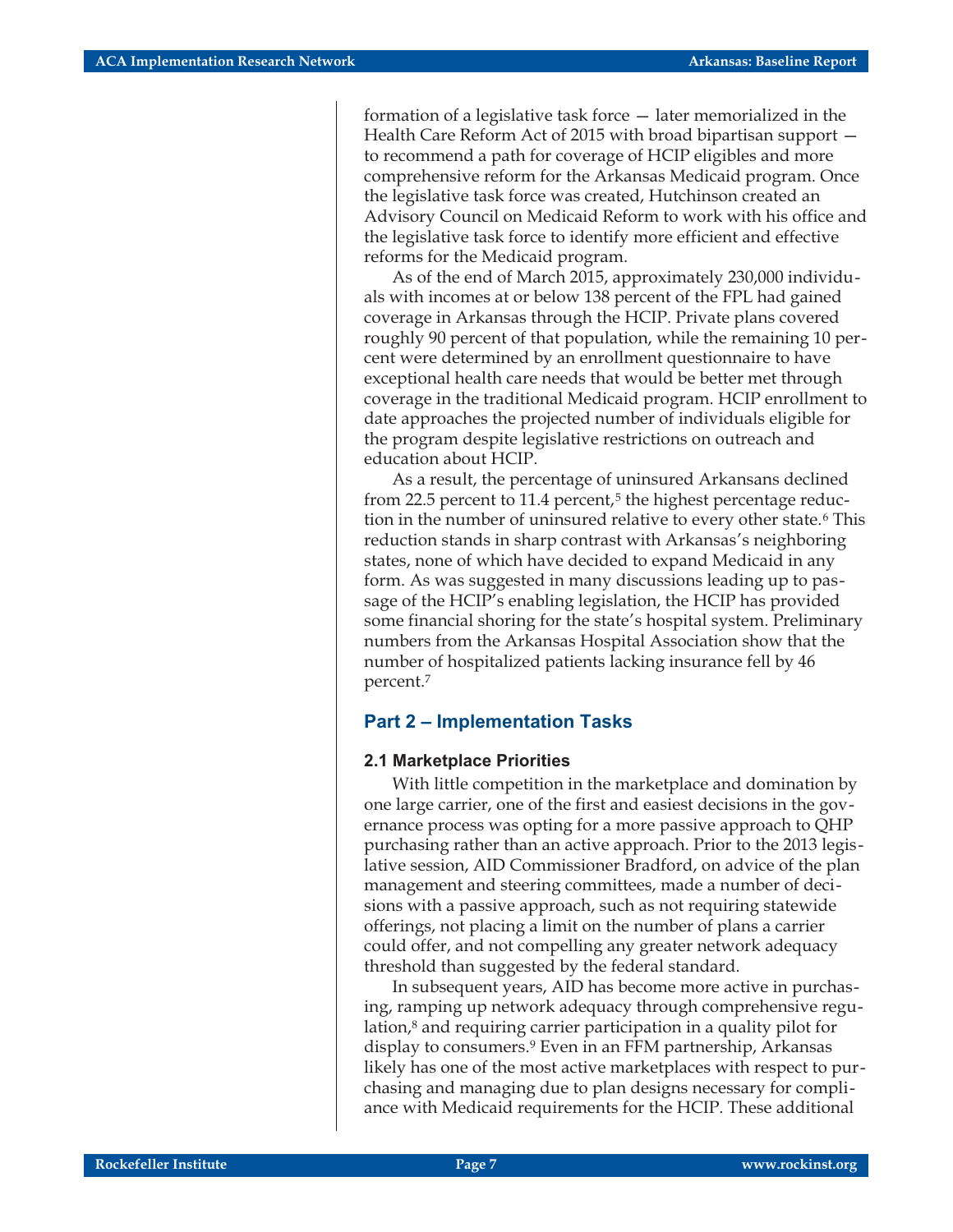requirements include contracting with at least one federally qualified health center in the service area in which the carrier is participating; ensuring that the actuarial value of the plans offered to individuals between 101 and 150 percent of the FPL are such that HCIP beneficiaries are not exposed to greater cost-sharing than allowed by Medicaid (e.g., copayments no greater than allowed by the federal Medicaid rule); instituting an auto-assignment process for HCIP beneficiaries who fail to complete the enrollment process that enhances market share for historically less competitive carriers; and injecting a questionnaire during the HCIP enrollment process that diverts those who have greater health care needs into traditional Medicaid and lowers the health risk for the private carriers. The auto-assignment process reflected a desire to draw additional competition into the market by targeting a minimum market share for participants. The target minimum market share in a service area varied based on the number of competing carriers as follows:

- Two carriers: 33 percent of HCIP participants in that service area;
- - Three carriers: 25 percent of HCIP participants in that service area;
- Four carriers: 20 percent of HCIP participants in that service area; and
- - More than four carriers: 10 percent of HCIP participants in that service area.

The most far-reaching marketplace requirement is reflected in the enabling legislation for the HCIP — incorporation of the Arkansas Health Care Payment Improvement Initiative (AHCPII), inclusive of outcome-based payment and support of patientcentered medical homes. The HCIP legislation converted what had previously been voluntary participation in the AHCPII into a requirement. The intent was to reinforce the cost containment and quality improvement strategies employed by Medicaid and voluntary participants in the AHCPII in the private marketplace. In late 2014, AID issued a rule requiring marketplace carriers to participate in the Arkansas patient-centered medical home support, including providing monetary support to providers to transform their practices, attributing patients to practices, and tracking practice transformation milestones and quality measures, with the ultimate goal of offering shared savings to those practices that demonstrate cost containment and quality improvement.

#### **2.2. Leadership – Who Governs?**

Although the governance structure, inclusive of advisory committees set up by AID in the early days of the FFM partnership, was at the forefront of decision-making through 2012, executive branch officials took the helm beginning in 2013 with the advent of the HCIP. At the behest of Thompson, then-Arkansas surgeon general and currently director of the Arkansas Center for Health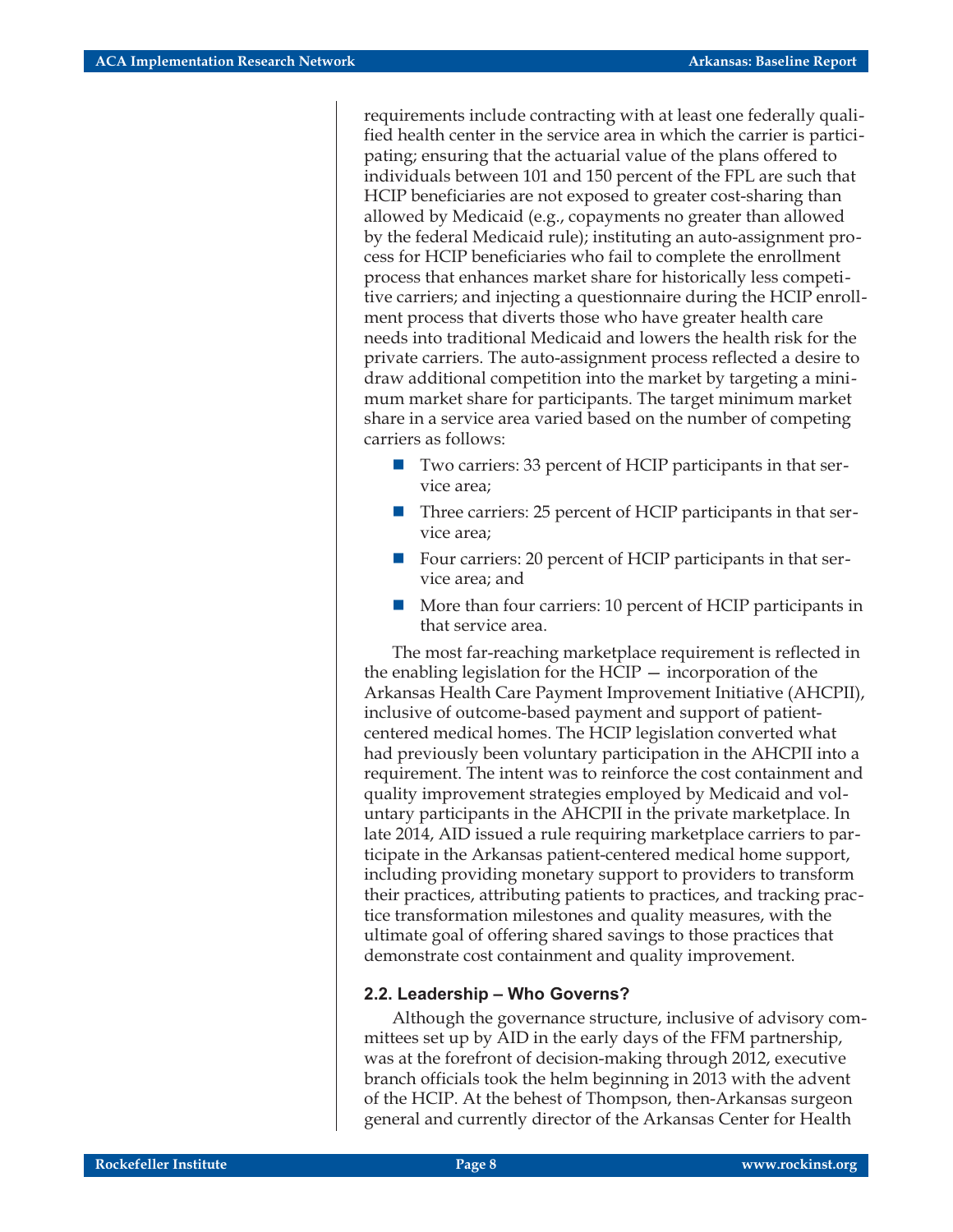Improvement, monthly meetings with state agency leaders involved in the HCIP turned into weekly meetings, which led to almost daily face-to-face meetings or conference calls, many of which included participating carriers. The marketplace and Medicaid blend was led by Crone, the AID Health Connector Division director, and DHS Medicaid Director Andy Allison. Regular convening of those leaders along with key staff mitigated turf battles between agencies and allowed for troubleshooting of operational issues, particularly during the development of the HCIP and throughout open enrollment for plan year 2014. This was important given that the HCIP enabling law provided regulatory authority for both agencies, even though both agencies report directly to the governor.

In mid-2014, Allison departed the position of Medicaid director and was succeeded by Dawn Stehle, who had previously led the AHCPII within Medicaid. Following Hutchinson's inauguration as governor in January 2014, Thompson was succeeded as surgeon general by Dr. Greg Bledsoe\* and Bradford was succeeded as insurance commissioner by former State Representative Allen Kerr. As governance of the marketplace transitions to the AHIM board in July 2015, the AID Health Connector Division will cease to exist. The significance of these major personnel transitions remains to be seen. Perhaps more important than the personnel transitions are the decisions about the regulatory boundaries between the AHIM board, AID, and Medicaid and the extent to which the AHIM board and its staff can navigate the intricacies of the HCIP.

#### **2.3 Staffing**

As is the case with many new projects, the AID Health Connector Division increased its initially small staff significantly to include leads for office operations, plan management, consumer assistance, communications, finance, and agent and broker relationships. Leads were assisted by several staff and outside consultants through 2014. Due to the anticipated transition of operations to the AHIM board and the legislative restrictions on funding for outreach and education, many of the division's staff have migrated to the AHIM board's staff, now comprised of nine and led by Executive Director Cheryl Smith.

DHS is comprised of many divisions, including the Division of Medical Services housing Medicaid and the Division of County Operations conducting eligibility determinations. Despite absorbing an enormous amount of work to enable the HCIP, DHS added no additional staff in compliance with a legislative requirement. In addition to the preoperations policy decisions, work absorbed by DHS staff includes building an enrollment framework for the HCIP inclusive of the health care needs questionnaire through [insureark.org;](https://www.insureark.org/hcp/Default.aspx?alias=www.insureark.org/hcp/member) facilitating enrollment of individuals eligible for the Supplemental Nutrition Assistance Program, netting

Dr. Thompson remains as director of the Arkansas Center for Health Improvement.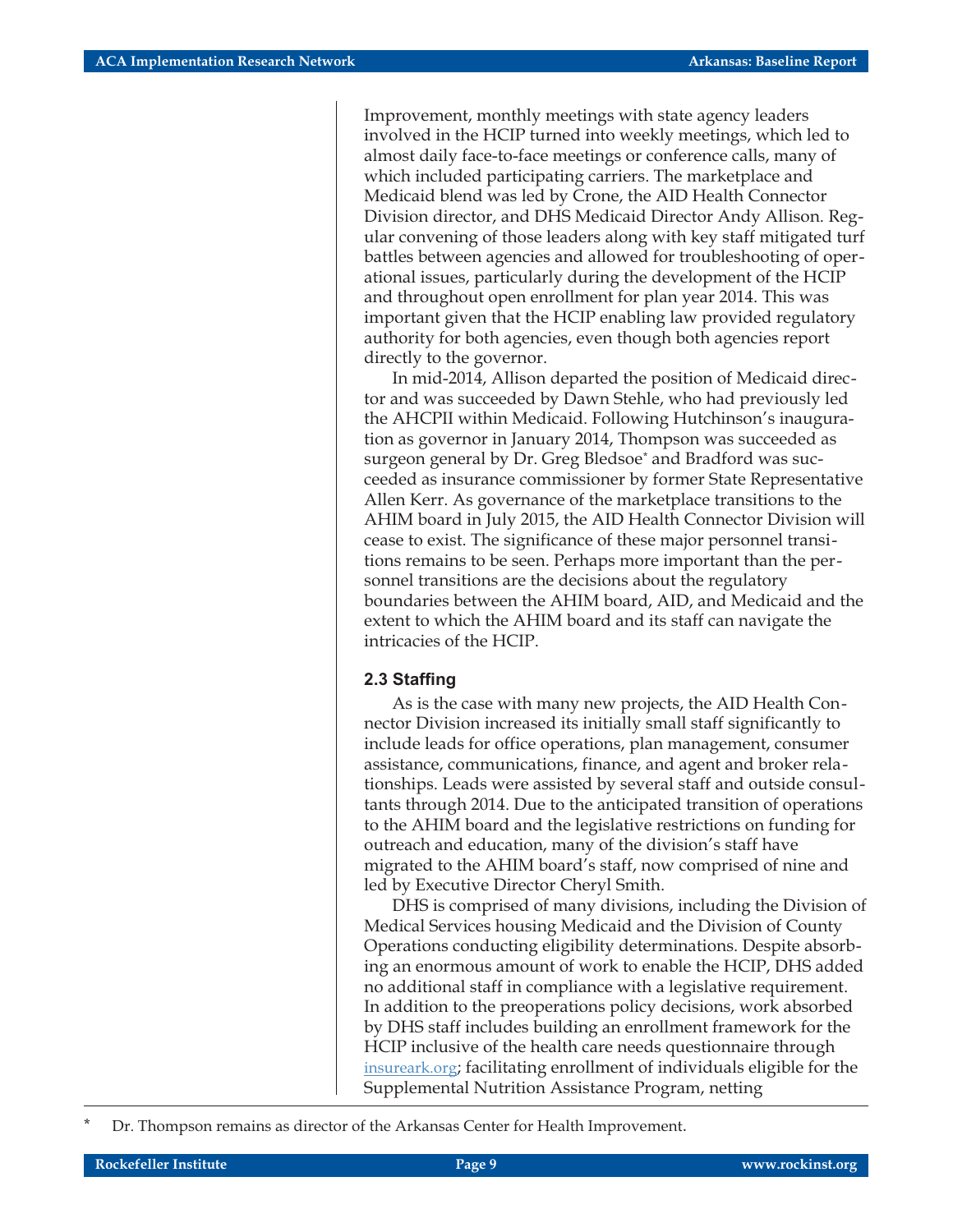approximately 60,000 enrollments; developing and implementing the statutorily required health savings program called Health Independence Accounts; and responding to thousands of beneficiary questions and complaints.

#### **2.4 Outreach and Education; 2.5 Navigational Assistance**

Policy decisions regarding outreach, education, and navigational assistance in Arkansas have been guided by a consumer assistance advisory committee through AID, which focused on creating guidelines for outreach efforts and consumer services and developing the state's in-person assister (IPA) guide program.10 Arkansas was the first state to be granted funding approval by the federal government to develop an IPA program. The IPA guides operated alongside the federally funded navigators, certified application counselors (CACs), brokers, and agents. Extensive training standards and licensure requirements were and continue to be applicable to all individuals assisting with marketplace enrollment.11

In 2013, AID created the Arkansas Health Connecter website (<http://ahc.arkansas.gov/>) and a call center to serve as resources for consumers and individuals and organizations assisting consumers. For the 2014 plan year, the department selected twenty-six guide organizations that hired over 500 guides with the guarantee that all seventy-five Arkansas counties would have access to enrollment assistance.12 To enhance outreach and enrollment to underserved populations — e.g., Hispanics, African Americans, individuals experiencing homelessness — homeless shelters, domestic violence shelters, churches, and various cultural organizations served as guide organizations.13 Arkansas additionally had twelve community health centers with eighty-nine sites and a rural health services outreach program that assisted with outreach and enrollment.14 The guides were supported by 356 CACs, forty-five navigators, and 1,774 agents and brokers licensed to sell marketplace products. Arkansas's recruitment, education and training, and licensure processes have been nationally recognized and replicated.

Prior to open enrollment for the 2014 plan year, AID's legislative appropriation for marketing — and thus its statewide "Get In(sured)" campaign — was held up by the state legislature. Consequently, enrollment assisters lacked the benefit of advertising to draw out potential eligibles. Funding for marketing and enrollment assistance through AID and other state agencies halted altogether during the 89th General Assembly's 2014 fiscal session as a condition of continued HCIP funding. Despite this restriction, fifty guides maintained licensure through AID after June 30, 2014, and some were able to acquire funding from other sources. For the 2015 plan year, there were twenty-two federally funded navigators who worked alongside 287 CACs and 1,257 agents and brokers.15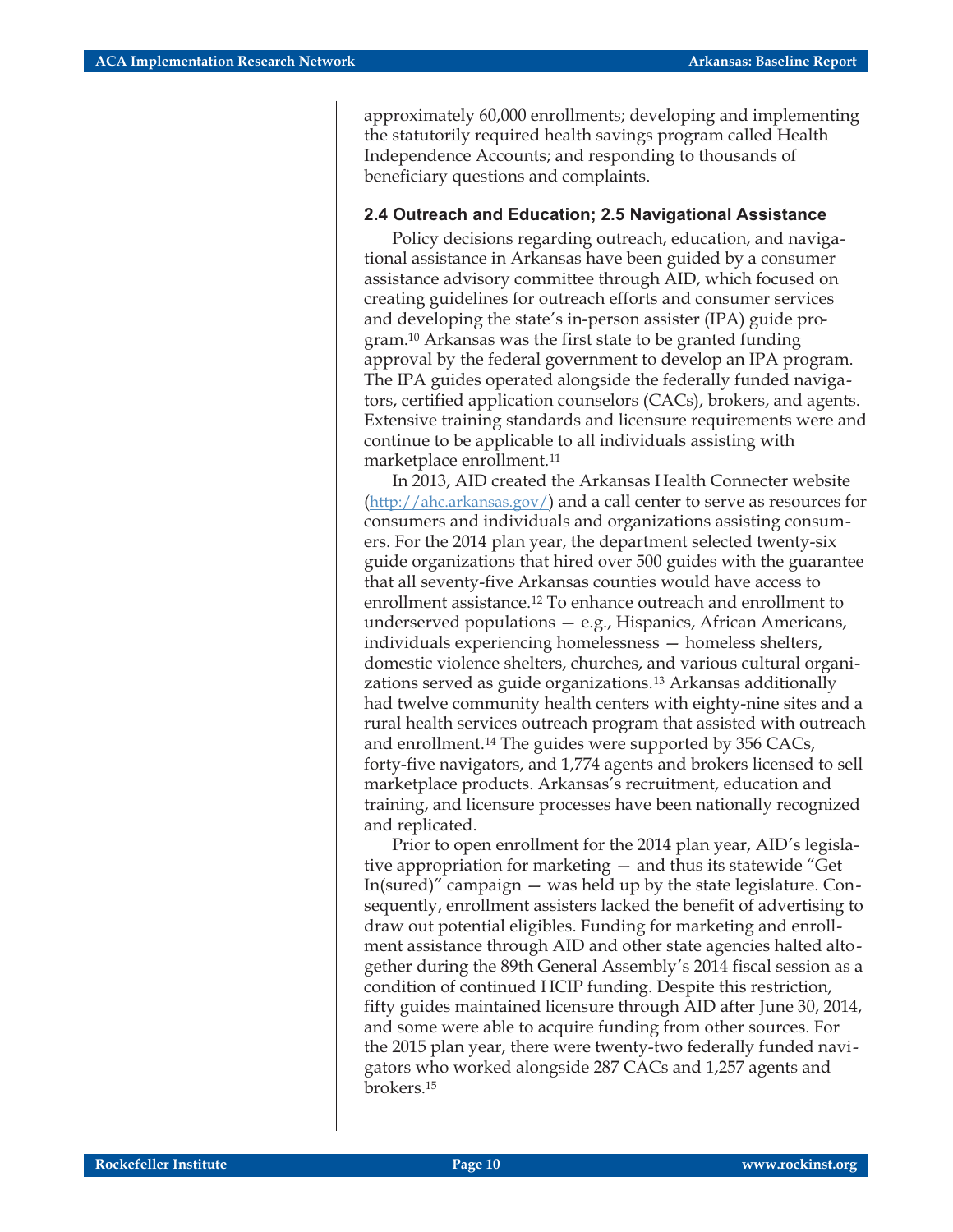#### **2.6 Interagency and Intergovernmental Relations**

**2.6(a) Interagency Relations.** As previously noted in section 2.2, the marriage between Medicaid and private insurance worlds through the HCIP necessitated close intergovernmental relations. A constant focus on agency communications, with the Arkansas surgeon general serving as a third-party convener, has been crucial to the state's successes. Countless times, staff from Arkansas Medicaid and AID entered meetings with divergent positions and left with a unified position. Unanimity has been essential because these agencies are sharing responsibilities in areas that were unexpected — e.g., a Medicaid contractor sends HCIP enrollment transactions to the private insurance carriers; AID certifies plans for marketplace participation and ensures that Medicaid requirements are met; and Medicaid delegates HCIP beneficiary appeals to AID. Much of this shared responsibility is memorialized in memoranda of understanding between the two agencies and each of the participating carriers in the marketplace, something required by the federal government as part of the HCIP waiver terms and conditions.

**2.6(b) Intergovernmental Relations/2.6(c) Federal Relations.** Due to Arkansas's FFM Partnership and the HCIP, both of which required multifaceted intergovernmental relations with the federal government, it is most appropriate to respond to section 2(b) and 2(c) together.

Leading up to 2013, Arkansas was heavily reliant on the Center for Consumer Information and Insurance Oversight's (CCIIO) interpretation of federal regulations because of the state's more passive approach to the marketplace. This reliance was particularly critical when it came to establishment of the essential health benefits, including parity requirements for habilitative services and medical plans with pediatric dental offerings. In early 2013, when the HCIP began to take shape, the state took a more proactive approach with both CCIIO and the Center for Medicaid and CHIP Services (CMCS). Less than a month after HCIP legislation passed, AID and Medicaid staff from Arkansas met with CCIIO and CMCS officials in Washington, D.C., and relayed the high-level policy decision that the state intended to pursue. During HCIP negotiations over the following several months, state officials regularly found themselves asking questions of CMCS that required involvement from CCIIO.

Federal officials were receptive to state requests that were within their authority. Among the most notable requests that went unfulfilled, however, was the state's request to customize the notification on HealthCare.gov for Arkansas Medicaid eligibles to notify them that they had been determined eligible for the HCIP. Perhaps recognizing the need for a more direct relationship between CCIIO and CMCS after their experience with Arkansas and looming requests from other states to follow the Arkansas approach, CCIIO was soon thereafter placed under the Centers for Medicare & Medicaid Services administrative umbrella.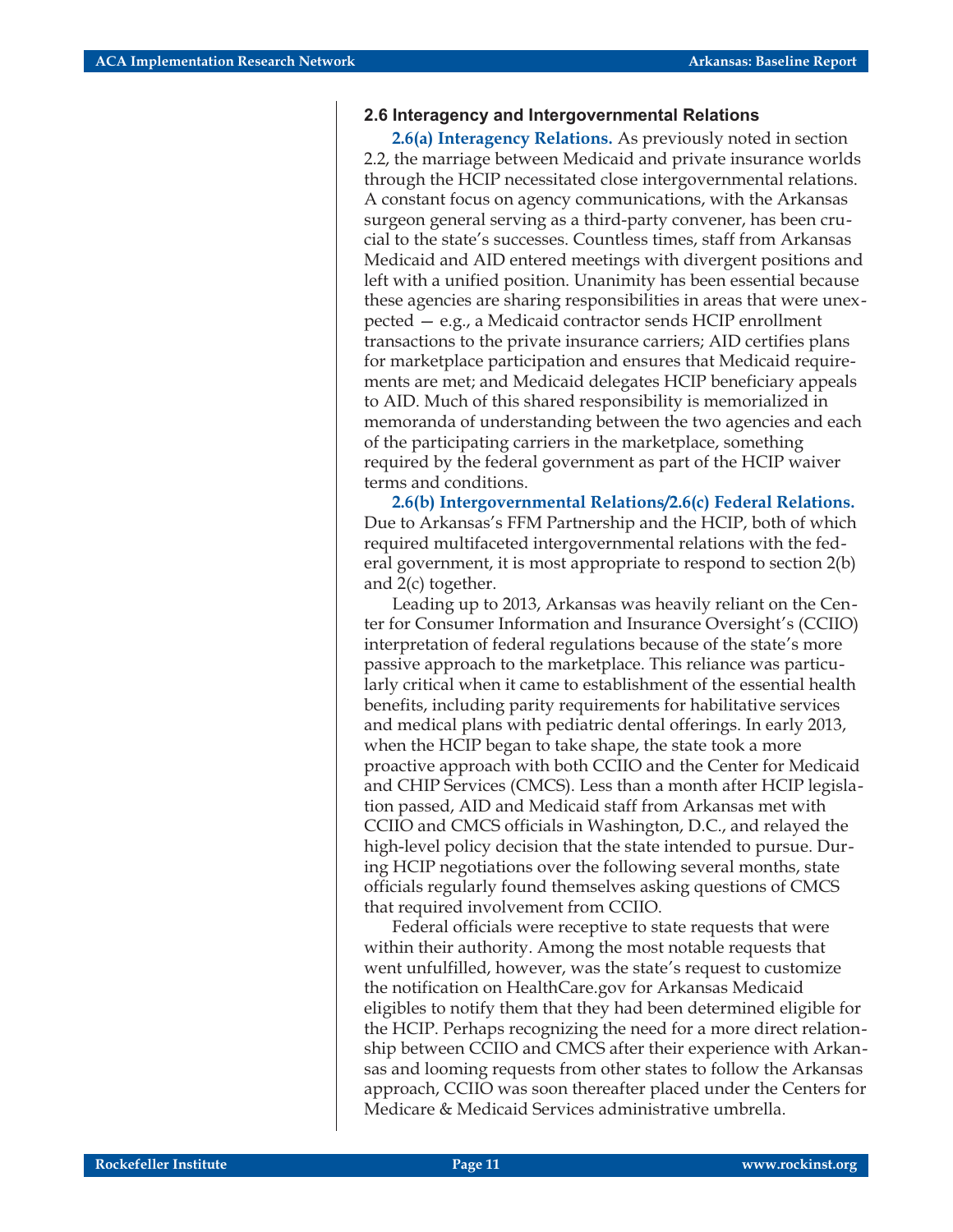#### **2.7 QHP Availability and Program Articulation (Arkansas)**

**2.7(a) Qualified Health Plans (QHPs).** The number of insurance carriers offering plans and QHPs available in the individual marketplace depends on a person's location of residence in Arkansas. Historically, private carriers in Arkansas could select from any of the seventy-five counties to offer coverage. Medicaid, of course, is a statewide program. To support market competition, yet assure statewide coverage, AID established seven geographic service areas based on recommendations in an in-depth actuarial analysis. The analysis concluded that creating seven service areas would decrease issuers' administrative burden and create a better opportunity for competition in the marketplace and therefore reduce or maintain premium rates.16 The state allowed issuers to choose the service area(s) in which they would offer plans, with a goal of having at least three or more issuers per service area. This goal was not met in plan year 2014, but was achieved in the 2015 plan year.17

In plan year 2014, four insurance carriers offered a total of seventy-one medical QHPs in the individual marketplace, including a variety of bronze, silver, gold, and catastrophic level plans but no platinum plans.18 The four medical plan insurance carriers were Arkansas Blue Cross and Blue Shield (BCBS), BCBS Multi-state Plan, Celtic Insurance Company, and QCA Health Plan Inc. Enrollees had a choice of between two and four insurance carriers depending on the service area in which individuals resided. The southeast and the southwest areas — often considered to have higher health risk and fewer providers – had the fewest participating carriers, while the central and west central areas had the most, creating differences in the number of QHPs available per service area.19 For example, individuals residing in the central region had forty-one plan options, while those in the southeast had only three plan options. In 2014, the southeast and southwest areas were served by Arkansas BCBS and the BCBS Multi-state plan, assuring choice necessary for HCIP waiver requirements.

Broader carrier participation in plan year 2015 led to more balanced plan offerings among service areas. A new medical insurance carrier joined the marketplace, bringing the total to five carriers offering medical QHPs in each of the seven service areas. The five carriers were QualChoice Life & Health and the previous four carriers from 2014. With the addition of another carrier to the market, plans available for purchase increased to seventy-five medical QHP options, once again including a range of bronze, silver, gold, and catastrophic plans with no platinum plans available.20 As a result, individuals in each service area had the identical number of plans — thirty-nine QHPs total — from which to select.

In the 2014 plan year, four carriers offered Stand-Alone Dental Plans (SADPs), providing a total of twenty-four SADPs.<sup>21</sup> The four SADP carriers were Arkansas BCBS, BEST Life and Health Insurance Company, Delta Dental of Arkansas, and Dentegra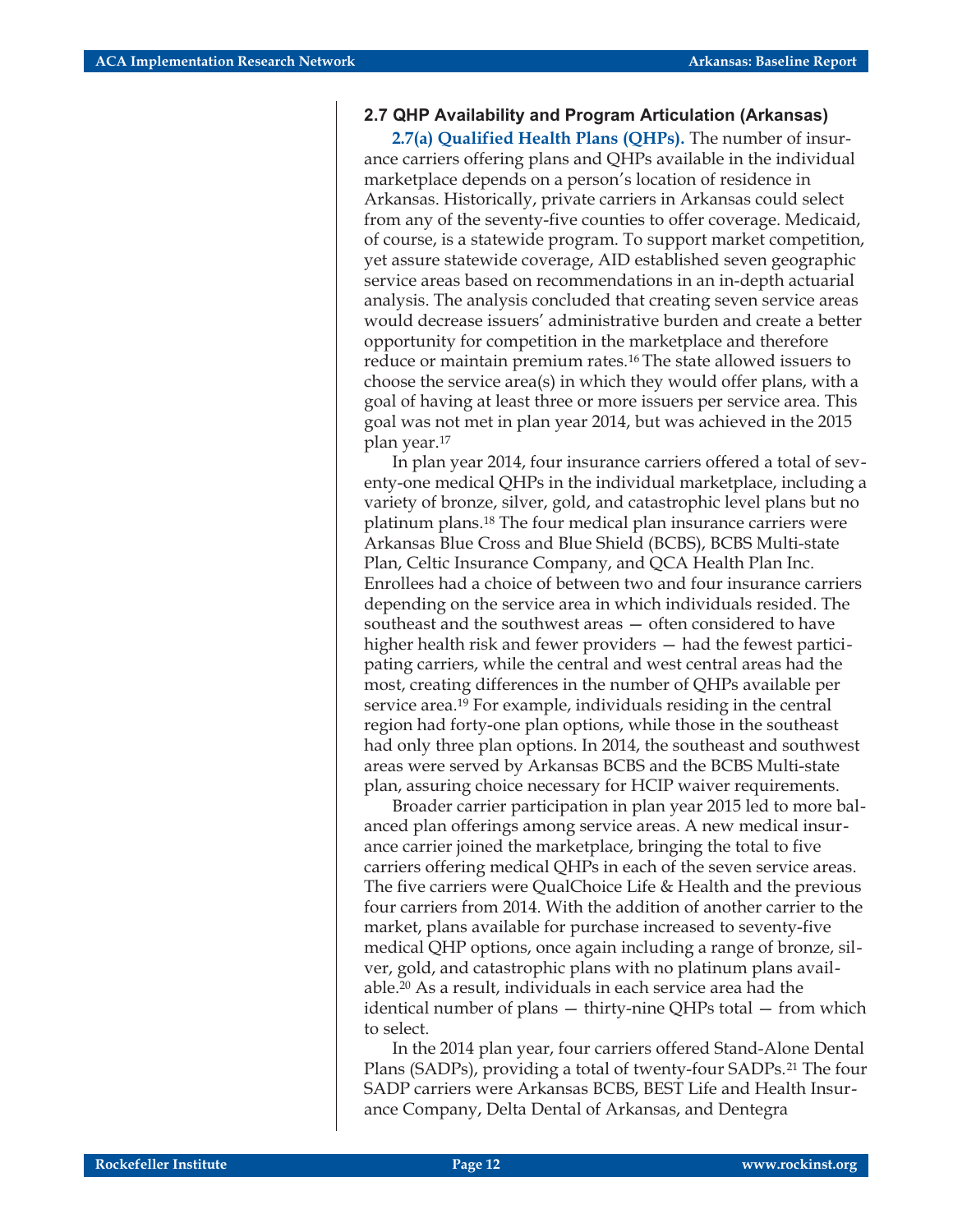Insurance Company. In the 2015 plan year, only three of the dental carriers (Dentegra is no longer participating) are offering SADPs, totaling twenty plan options for purchase.<sup>22</sup>

Overall, the average QHP premiums in Arkansas decreased by 2 percent from plan year 2014 to 2015.23 Factors influencing the decrease included increasing competition in the market and the lower age demographic injected into the market by the state's HCIP.

**2.7(b) Clearinghouse or Active Purchaser Marketplace.** As discussed in section 2.1, Arkansas initially took a passive approach to purchasing, but before 2014 open enrollment, the state shifted to more active purchasing and a more extensively managed marketplace due to HCIP needs. For the 2016 plan year, Medicaid will implement a new purchasing strategy for QHPs: Medicaid will purchase only those plans with a premium cost that is no greater than 10 percent higher than the second lowest cost plan available to HCIP eligibles.

**2.7(c) Program Articulation, Data Systems, and Reporting.** Although the state wholly relied on HealthCare.gov to determine eligibility for tax credits and enroll individuals with income above 138 percent of the FPL, the state developed its own portal to enroll individuals in the HCIP. This was due to the inability of HealthCare.gov to customize and the state's need to incorporate program-specific functions such as the health care needs questionnaire. Like every other state relying on the federal eligibility and enrollment portal, Arkansas experienced significant hiccups with the transfer of information about eligibles. In fact, real-time transfers of eligibility information from the federal portal to Arkansas Medicaid never happened throughout 2014, and the processing of batch files of eligibility information remains the norm.

Arkansas developed its own eligibility and enrollment portals, [access.arkansas.gov](https://access.arkansas.gov/) and [insureark.org,](https://www.insureark.org/hcp/Default.aspx?alias=www.insureark.org/hcp/member) respectively, both of which worked relatively well and served as a mitigating factor in streamlining enrollment for HCIP eligibles. The state enrollment portal, insureark.org, could receive eligibility determinations from either the federal or the state portal. A complicating factor, however, was that Arkansas opted to be a "determination" state, which meant that the state accepted as true the eligibility determination of the federal portal. This sometimes resulted in two separate eligibility determinations — one at the federal level and one at the state level — leading to system and consumer confusion.

Since 2014 open enrollment, the lag time between an eligibility determination for HCIP and the ability to enroll has been significantly reduced. For HCIP enrollees for the 2015 plan year, the state detached eligibility from enrollment, meaning that individuals could remain with the same plan\* without having to revisit the eligibility or enrollment portals. Eligibility redeterminations for the HCIP population are beginning and will continue on

Plans were restricted to essential health benefits only in plan year 2015. Thus, beneficiaries were able to remain with the same carrier's essential health benefits-only plan.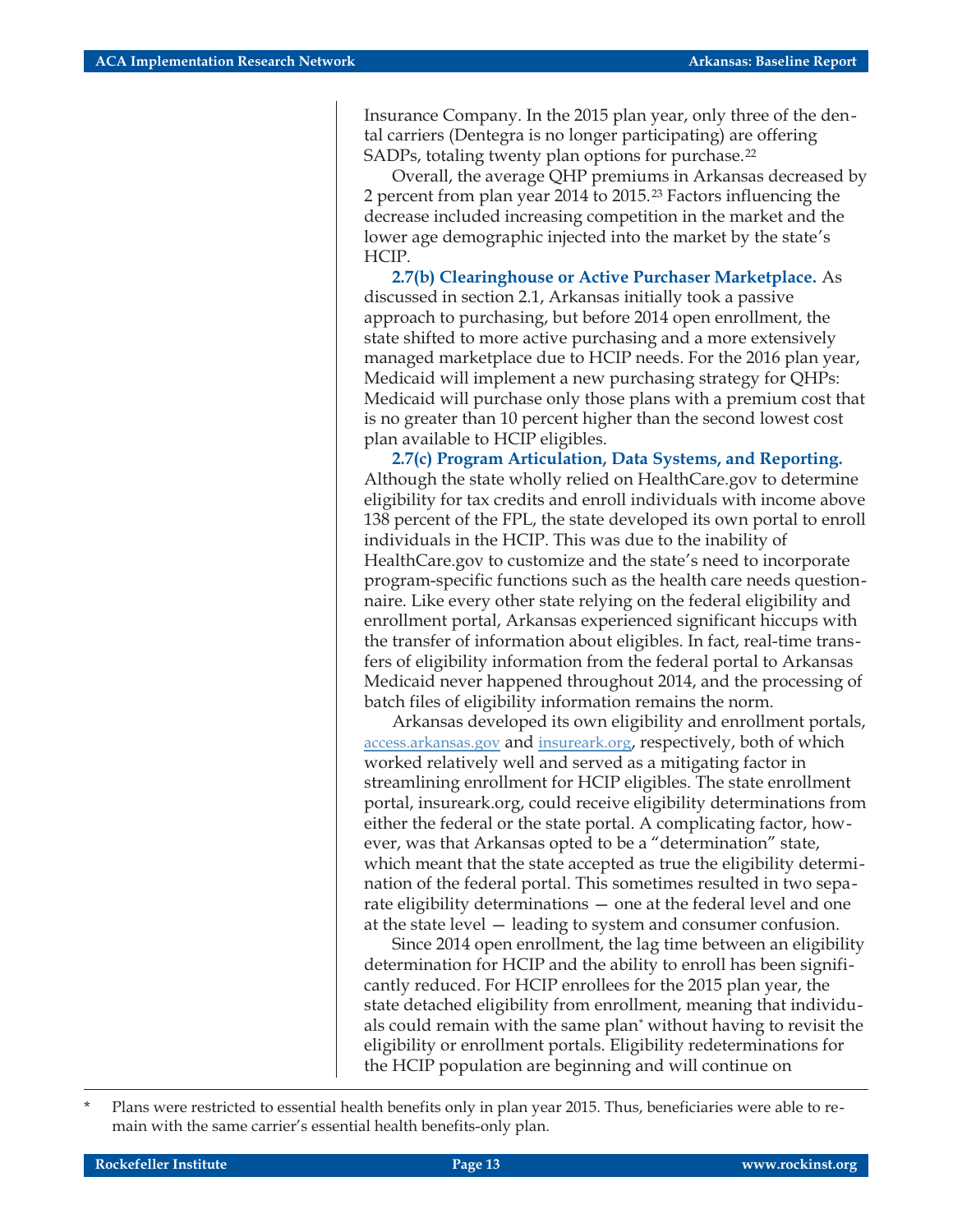anniversary dates of the individual's initial determination on a rolling basis, meaning that some will qualify for a special enrollment period if they no longer qualify for the HCIP.

The AID Health Connector Division has worked with marketplace carriers to develop a reporting system to track enrollment by county. The department reports monthly through the agency's website. Other notable information technology developments from AID are the ability of navigators, guides, certified application counselors, and agents to complete training online, along with the ability of guides to report, and the state to track, progress on enrollment through an online guide management system.

Because Arkansas Medicaid transfers enrollment information for the HCIP to carriers, enrollment data are readily available. However, the state has had significant difficulty in obtaining information from the participating carriers regarding utilization, quality, and access to support the HCIP waiver evaluation. The carriers appropriately view the premium assistance model quite differently than a managed care model in which the state contracts directly with managed care organizations to acquire necessary data. With any new financing model, there are questions about the legal parameters of data transfers. The state has been working with participating carriers on this issue and has established a data transfer mechanism that will satisfy the requirement of the state to complete its HCIP waiver evaluation.

**2.7(d) States That Did Not Expand Medicaid.** Arkansas extended coverage to low-income individuals otherwise newly eligible for Medicaid under the ACA through a premium assistance model, formally known as the Health Care Independence Program.

**2.7(e) Government and Markets.** Arkansas has used state leverage to reform the private market in a number of ways that have been discussed in various sections of this report. By injecting roughly 205,000 relatively healthy individuals into the marketplace through the HCIP, the state reduced the age demographic of the overall marketplace by nearly a decade, resulting in a 2 percent reduction in individual premiums for 2015 and increasing competition by new carrier participation. The state has leveraged an auto-assignment process for the HCIP to guarantee market share for smaller carriers. Perhaps most importantly, the state has furthered payment and delivery system reform in the private market by mandating participation through legislation. On the horizon are QHP quality measurement requirements and the collection and integration of public and private payer claims data to assess future health care system enhancements.

#### **Part 3 – Supplement on Small Business Marketplaces**

#### **3.1. Organization of Small Business Exchanges**

Arkansas's Small Business Health Options Program (SHOP) is currently administered by the FFM partnership that started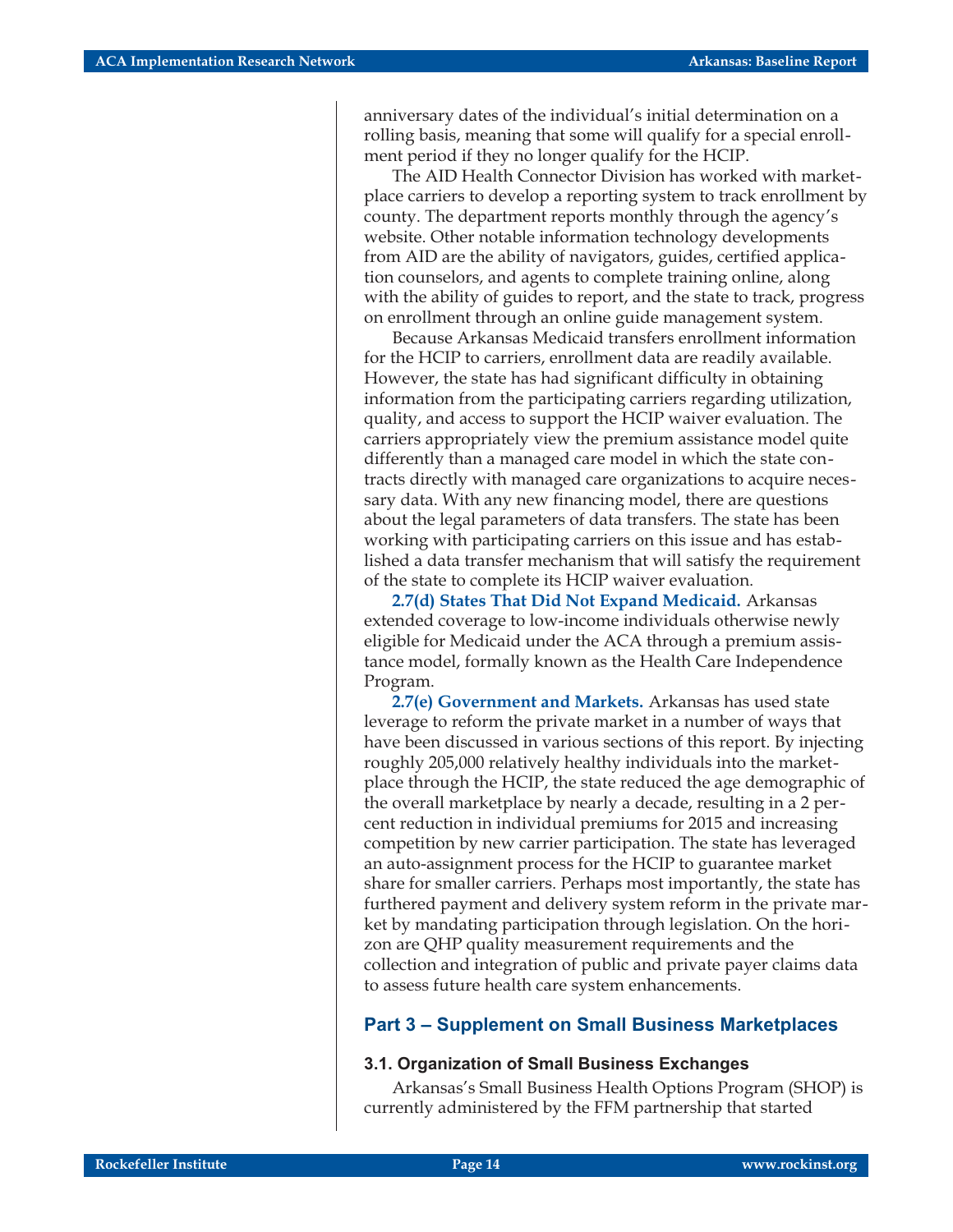operations in 2014. Small businesses with fifty or fewer employees can purchase a QHP through a trained agent or broker who assists the employers and employees with enrollment.<sup>24</sup> Participating carriers must ensure that the offered QHPs cover all Arkansas counties in any geographic region included in its service area and that all QHPs are the same price as the QHPs offered in the individual marketplace.25

Carrier participation in the Arkansas SHOP has been limited since its implementation, with Arkansas BCBS being the only medical issuer participating. Employer enrollment through SHOP, which was limited in 2014, has increased from plan year 2014 to 2015. However, the employer enrollment remains scant, and the majority of participating employers are small businesses with under twenty-five employees.

In 2015, Arkansas implemented "employee choice" through which employers can provide full-time employees and their dependents access to choose a plan from all QHP options within the plan level selected by the employer through the SHOP marketplace.26 For plan year 2016, the Arkansas SHOP will expand eligibility to small businesses with 100 or fewer employees.<sup>27</sup> Arkansas also plans to transition the SHOP marketplace from AID authority to the state-based marketplace under the authority of the AHIM board.28 In early 2015, the AHIM board worked with AID to develop guidelines for participating carriers and has selected a vendor to build the information technology infrastructure to support the SHOP.

#### **Part 4 – Summary Analysis**

While public opposition to the ACA remains high across the state, Arkansas's HCIP rates favorably among Arkansans when there is no evident tie to the ACA.29 Consequently, messaging has been and will continue to be key. The "turning-Obamacare-on-itshead" message of the HCIP as an alternative to Medicaid expansion resonated at a time when Arkansas had a Democratic governor with a wealth of statehouse savvy and who enjoyed broad support across the state despite the changing political tide. Messaging was similarly important when Republican Governor Hutchinson endorsed continuation of the HCIP as scheduled, while at the same time pronouncing its termination and a plan to overhaul the entire Medicaid system.

Establishment of the Arkansas General Assembly's Medicaid Reform Legislative Task Force and the Governor's Advisory Council on Medicaid Reform provides venues for dialogue. However, the cohesiveness of either group has yet to be tested and polarized positions within each are clearly delineated. As of the close of the 90th Arkansas General Assembly, positions range from a complete repeal to radical innovation under yet-to-bedetailed federal waiver authorities. Continued maintenance of the existing HCIP requirements will likely prove to be challenging as the AHIM marketplace responsibilities are assumed outside the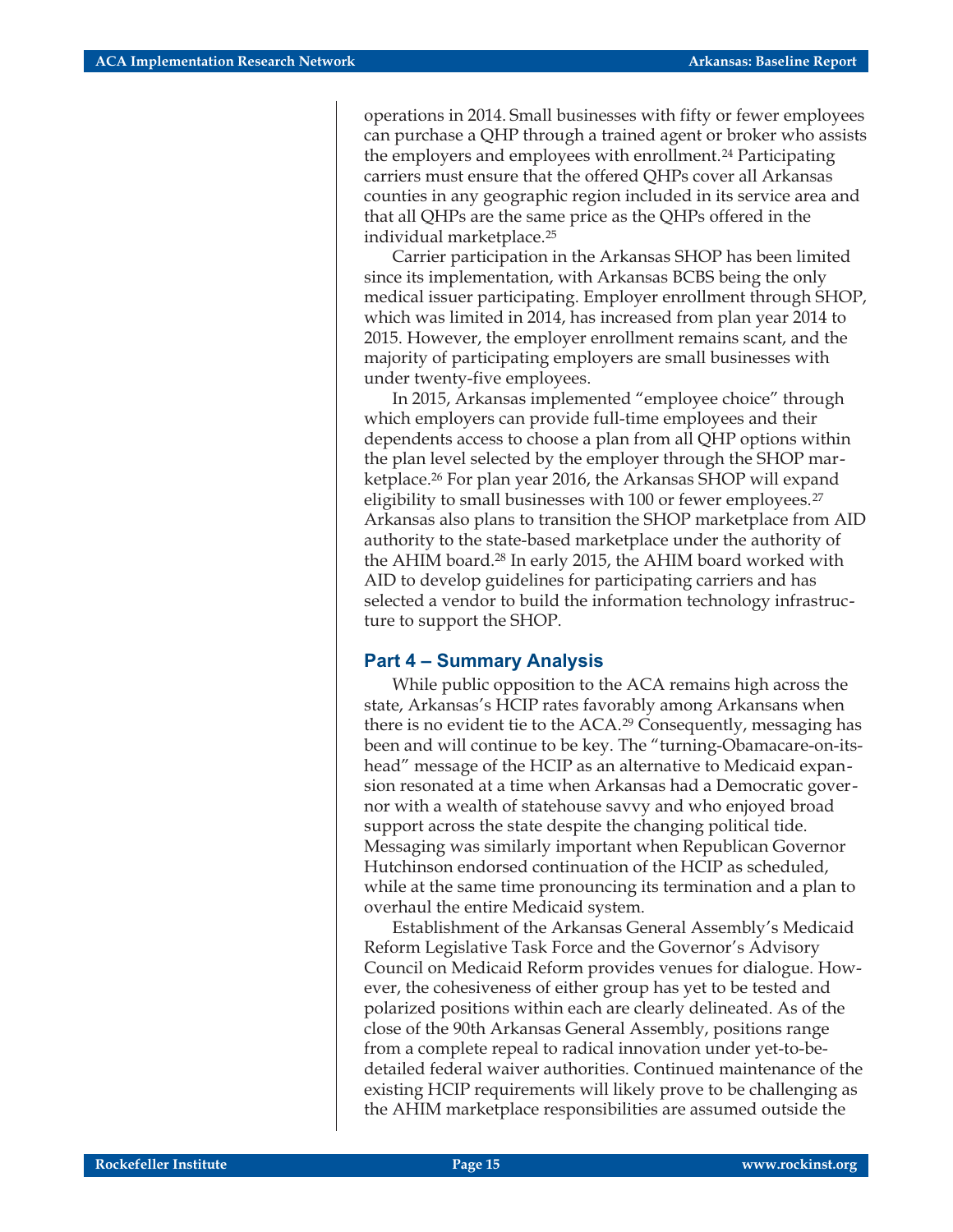executive branch, coordinating control with AID and Medicaid. Finally, uncertainty surrounding the ACA due to upcoming U.S. Supreme Court decisions continue to fuel antiexpansion sentiment.

Arkansas's innovative use of premium assistance has established a new alternative for states through Medicaid beyond the traditional fee-for-service or Medicaid managed care strategies. With approximately one-tenth of the working-age population now covered through the HCIP — combined with the stabilizing impact on health care infrastructure, enhanced competition within the insurance marketplace, and justification for state tax cuts  $-$  it is difficult to envision the state retreating from its expansion decision. However, distrust and dislike of the federal government and the current federal administration by a majority of legislators, combined with the 75 percent appropriation requirement for programmatic funding, warrant concern.

As the legislative task force begins deliberations about Medicaid reform in Arkansas this year, its members will have access to limited information about the cost-effectiveness of the HCIP through the federally required waiver evaluation due to timing. One of the most innovative and nationally recognized programs developed by the state could be discarded, and state leaders could revert to more tested models and retrofit them for Arkansas. Alternatively, state leaders could assess promising features and refine as necessary, continuing Arkansas's march toward health care reform.

#### **Endnotes**

- 1 United States Census Bureau, "Small Area Health Insurance Estimates (SAHIE), 2010 SAHIE Data," n.d., <http://www.census.gov/did/www/sahie/data/index.html>.
- 2 Matthew Buettgens, John Holahan, and Caitlin Carroll C, *Health Reform Across the States: Increased Insurance Coverage and Federal Spending on the Exchanges and Medicaid* (Washington, DC: Urban Institute, March 2011), <http://www.urban.org/UploadedPDF/412310-Health-Reform-Across-the-States.pdf>.
- 3 Arkansas Insurance Department. "Federal Health Insurance Marketplace Enrollment Data for Arkansas (As of March 15, 2015)," Little Rock, AR: Arkansas Insurance Department, March 2015, Accessed April 2, 2015, [https://ipa.arhealthconnector.arkansas.gov/index.html.](https://ipa.arhealthconnector.arkansas.gov/index.html)
- 4 State of Arkansas *Act 1497* and *Act 1498* of 2013.
- 5 Peter Urban, "Arkansas sees largest drop in uninsured rate, nationally," *Arkansas News*, February 24, 2015, [http://arkansasnews.com/news/arkansas/arkansas-sees-largest-drop-uninsured-rate-nationally.](http://arkansasnews.com/news/arkansas/arkansas-sees-largest-drop-uninsured-rate-nationally)
- 6 Dan Witters, "Arkansas, Kentucky See Most Improvement in Uninsured Rates," *Gallup*, February 24, 2015, [http://www.gallup.com/poll/181664/arkansas-kentucky-improvement-uninsured-rates.aspx.](http://www.gallup.com/poll/181664/arkansas-kentucky-improvement-uninsured-rates.aspx)
- 7 Arkansas Hospital Association, "Survey Reveals Private Option Impact on Hospitals," *The Notebook*, November 3, 2014, [http://www.arkhospitals.org/archive/notebookpdf/Notebook\\_11-03-14.pdf.](http://www.arkhospitals.org/archive/notebookpdf/Notebook_11-03-14.pdf)
- 8 Arkansas Insurance Department, *Rule 106 Network Adequacy Requirements for Health Benefits Plans*, January 1, 2015, [http://www.insurance.arkansas.gov/index\\_htm\\_files/Rule106.pdf](http://www.insurance.arkansas.gov/index_htm_files/Rule106.pdf).
- 9 Arkansas Insurance Department, *Bulletin No. 9-2014: 2015 Plan Year Requirements for Qualified Health Plan Certification in the Arkansas Federally-Facilitated Partnership Marketplace*, April 11, 2014, <http://insurance.arkansas.gov/legal/Bulletins/9-2014.pdf>.